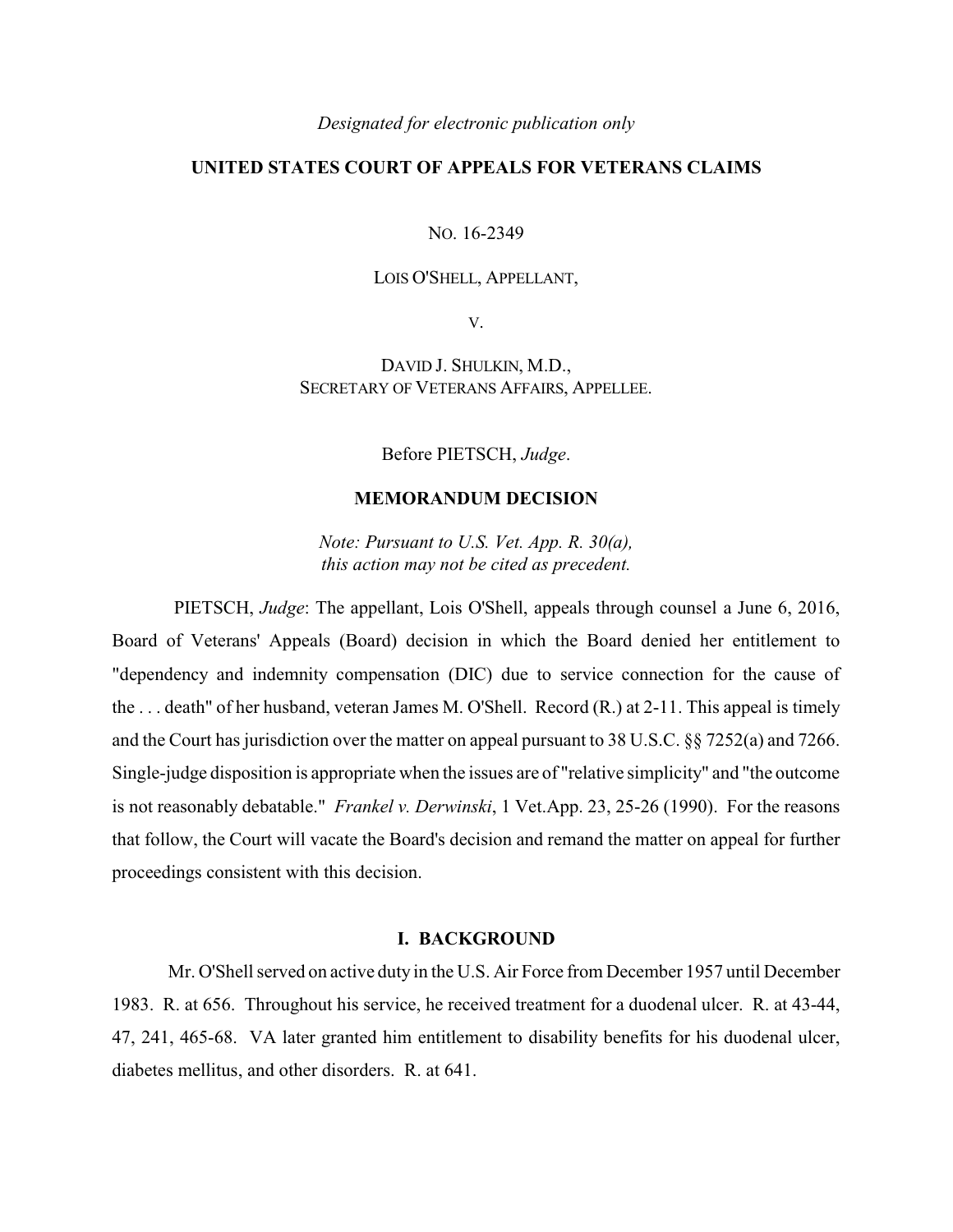In March 2007, Mr. O'Shell's care providers discovered that he had developed gastric cancer. R. at 1309. They performed two surgical procedures to treat the disease. R. at 79, 92. A year later, he returned for a third surgery. R. at 592. His health rapidly deteriorated after the procedure, and he died on March 20, 2008. R. at 1099.

In April 2008 and March 2009, the appellant filed claims for entitlement to DIC. R. at 1016- 23, 1258-71. The VA regional office (RO) denied her claims in decisions dated July 2008, August 2009, and April 2010. R. at 950-52, 972-74, 1068-70, 72. The appellant filed Notices of Disagreement with the RO's decisions in October 2009 and August 2010. R. at 964-67, 895.

In February 2012, a VA medical examiner opined that Mr. O'Shell's "duodenal ulcer was not related to the gastric cancer." R. at 874. In May 2014, the Board remanded the appellant's claim for additional development. R. at 794-98. The Board ordered the Secretary to ask either the February 2012 examiner or another examiner to state "whether it is as likely as not . . . that [Mr. O'Shell's] gastric cancer developed as a result of herbicide exposure." R. at 797-98. The Board also wrote that the examiner should "provide an opinion as to whether it is at least as likely as not . . . that a servicerelated injury or disease contributed substantially or materially to [his] death." R. at 797-98.

In July 2014, an independent medical examiner concluded that neither Mr. O'Shell's serviceconnected disorders nor herbicide exposure "substantially and materially" contributed to his death. R. at 790. The examiner noted that the "etiology of [Mr. O'Shell's gastric cancer] was Helicobacter (H.) Pylori." *Id.* In February 2015, the examiner who wrote the February 2012 examination report opined that Mr. O'Shell's gastric cancer was not linked to his active service and that his serviceconnected disorders did not contribute "substantially or materially" to his death. R. at 633-34.

On June 6, 2016, the Board issued the decision presently under review. R. at 2-11.

### **II. ANALYSIS**

The Board considered and rejected three theories of entitlement to the benefits that the appellant seeks: (1) whether herbicide exposure or another in-service incident caused Mr. O'Shell's gastric cancer to develop; (2) whether a service-connected disorder caused his cancer to develop or otherwise contributed to his death; and (3) whether H. pylori caused his cancer to develop. In each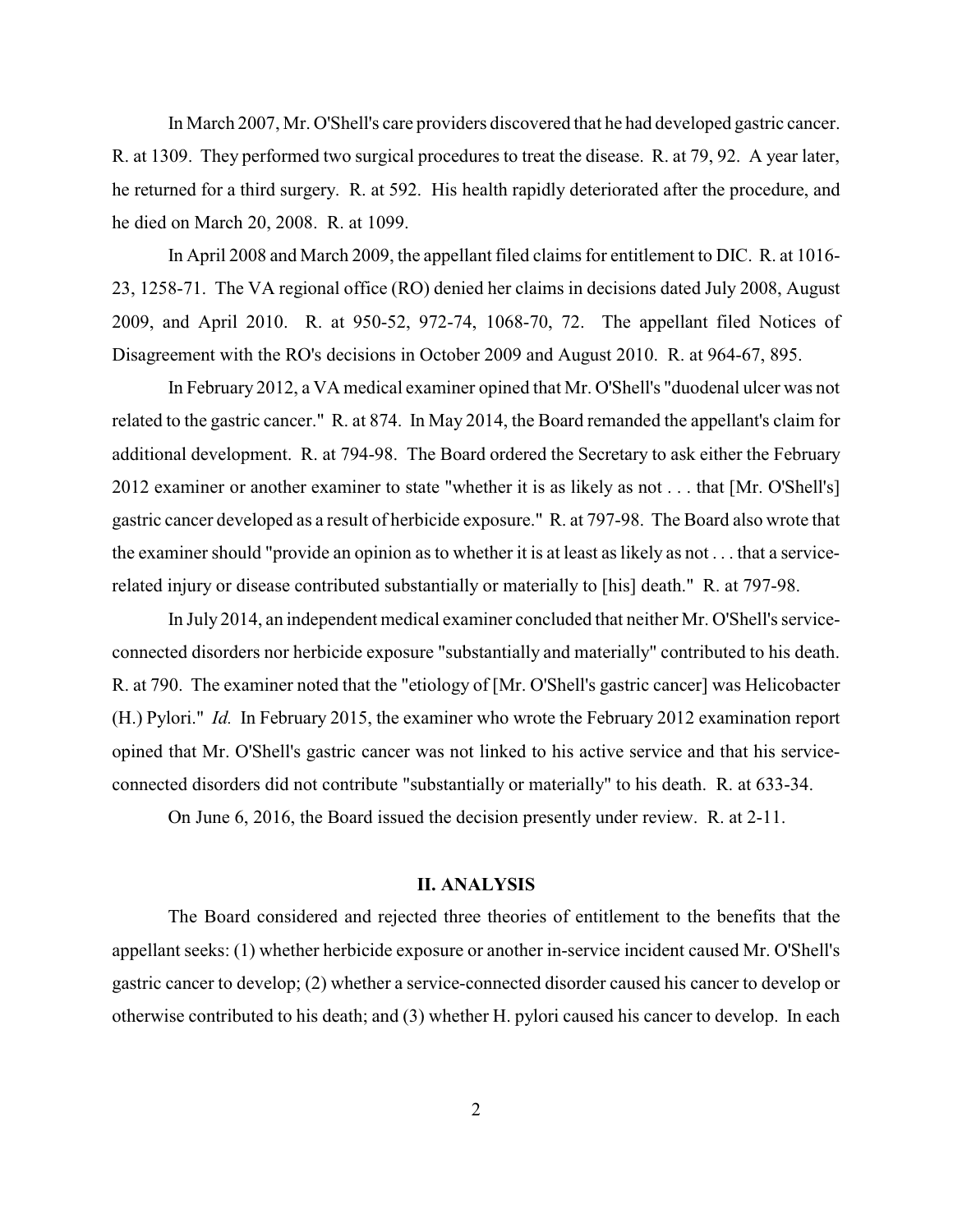part of the Board's analysis, the explanation that it gave for its decision is deficient for a number of reasons.

## A. Herbicide Exposure/In-service Incident

In May 2005, Mr. O'Shell stated that he was exposed to asbestos during his military service. R. at 1449. Service department records reveal that he "developed an asbestos control and removal program" while on active duty. R. at 669. In August 2013, the appellant submitted evidence indicating that "asbestos exposure" can increase the risk of stomach cancer. R. at 814. The Board did not consider whether Mr. O'Shell's asbestos exposure caused or contributed to the development of his gastric cancer. The record reasonably raised that issue, and the Board should address it on remand. *See Robinson v. Peake*, 21 Vet.App. 545, 552 (2008), *aff'd sub nom. Robinson v. Shinseki*, 557 F.3d 1355 (Fed. Cir. 1999).

The Board found it noteworthy that Mr. O'Shell's gastric cancer did not "manifest" until approximately 25 years after [his] retirement from active service." R. at 10. When the Board uses the passage of time as evidence against a claim, it must establish a factual predicate for doing so by "consider[ing] all of the evidence including the availability of medical records, the nature and course of the disease or disability, the amount of time that elapsed since military service, and any other relevant facts." *Maxson v. Gober*, 230 F.3d 1330, 1333 (Fed. Cir. 2000); *see also Horn v. Shinseki*, 25 Vet.App. 231, 240 n.7 (2012) (stating that, when the Board uses the absence of evidence as negative evidence, there must be "'a proper foundation . . . to demonstrate that such silence has a tendencyto prove or disprove a relevant fact.'") (quoting*Buczynski v. Shinseki*, 24 Vet.App. 221, 224 (2011) (Lance J., dissenting)). The Board did not establish the factual predicate necessaryfor relying on the amount of time that elapsed between Mr. O'Shell's service and the onset of his gastric cancer to deny the appellant's claim.

The Board found that "there is no competent evidence of record that gastric cancer is related to herbicide exposure in service." R. at 10. In its May 2014 remand, the Board sought a medical opinion addressing whether herbicide exposure caused Mr. O'Shell's gastric cancer to develop. R. at 797-98. The July 2014 examiner responded to the Board's inquiry. The portion of her opinion addressing herbicide exposure, however, contains deficiencies that the Board should have addressed. *See Nieves-Rodriguez v. Peake*, 22 Vet.App. 295, 301 (2008) (holding that a medical opinion must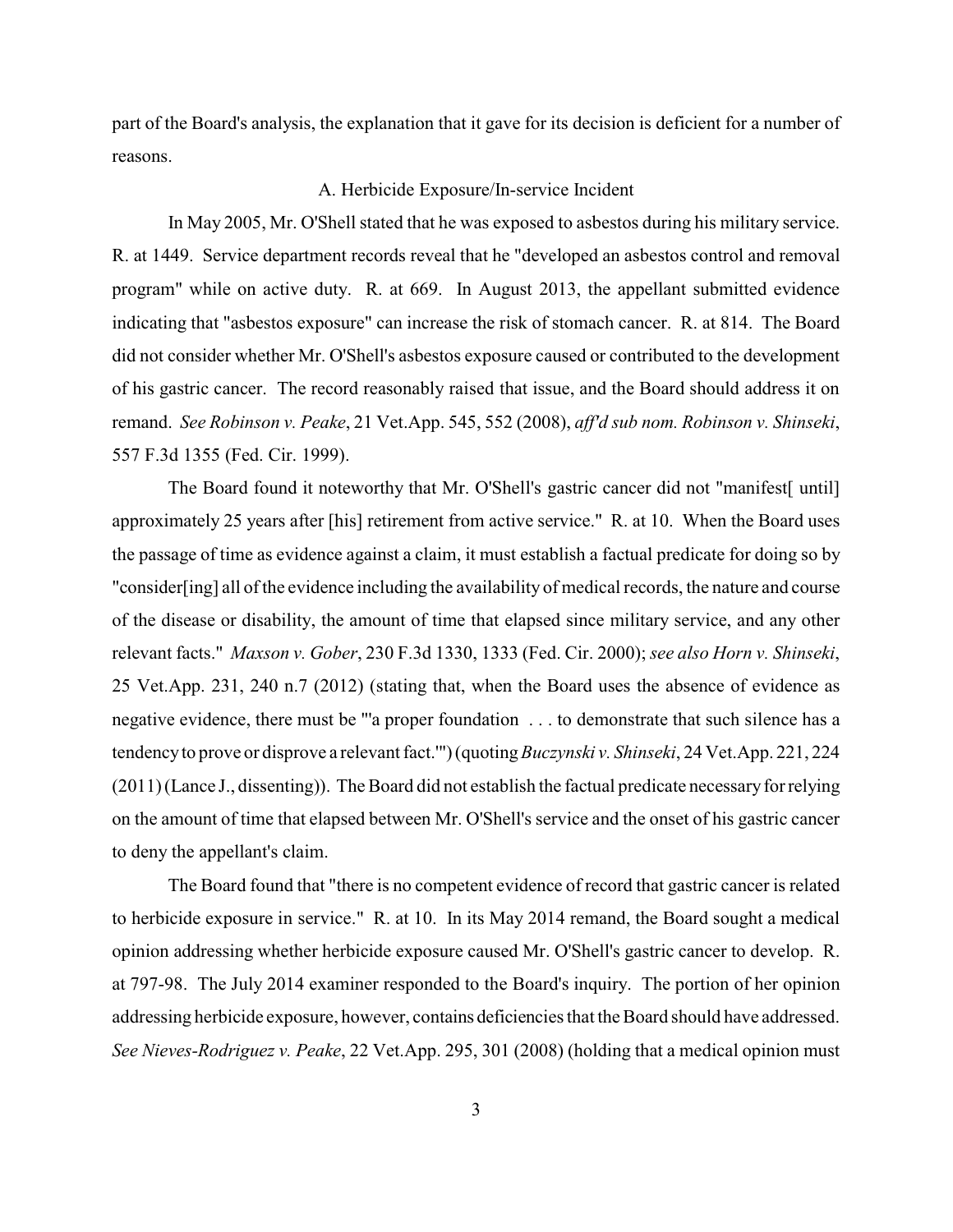"contain not only clear conclusions with supporting data, but also a reasoned medical explanation connecting the two"); *Stefl v. Nicholson*, 21 Vet.App. 120, 123 (2007) (holding that a medical opinion is adequate "where it is based upon consideration of the veteran's prior medical history and examinations and also describes the disability, if any, in sufficient detail so that the Board's 'evaluation of the claimed disability will be a fully informed one.'") (quoting *Ardison v. Brown*, 6 Vet.App. 405, 407 (1994)).

The examiner first concluded that, because "it remains unclear if [Mr. O'Shell] experienced occupational exposure to herbicides . . .[,] it would be *mere speculation* to assume a relationship to herbicidal exposure and cause of death without additional clarification." R. at 791 (emphasis is the examiner's). The Board found that he "had service in the Republic of Vietnam." R. at 3. The examiner, therefore, should have presumed that he was exposed to herbicides during his service. *See* 38 C.F.R. § 3.307(a)(6)(iii) (2016).

Despite indicating that she could not reach a definitive conclusion about the question that she was asked to investigate, the examiner went on to state that it is not likely that "adenocarcinoma of the stomach . . . [is] directly related to, caused by, nexus to or aggravated by an exposure to Agent Orange." R. at 791. Her discussion reveals, however, that the only reason for her opinion is that adenocarcinoma of the stomach is not related to soft tissue sarcoma and thus is not one of the disorders that the Secretary presumes to be related to herbicide exposure. *See* 38 C.F.R. § 3.309(e) (2017).

It is inappropriate to "permit the denial of direct service connection simply because there is no presumptive service connection." *Polovick v. Shinseki*, 23 Vet.App. 48, 55 (2009). The Board should have recognized that the examiner did not discuss whether herbicides directly caused Mr. O'Shell's gastric cancer to develop, and it should have considered whether it needed to obtain additional medical evidence addressing that matter before deciding the appellant's case.

## B. Service-Connected Disorders

Mr. O'Shell spent much of his adult life taking medications to treat service-connected disorders. In her August 2010 Notice of Disagreement, the appellant stated that he "suffered throughout his life with . . . numerous medication and diet changes." R. at 895. A February 2007 medical record indicates that when he sought treatment for "suspected gastric cancer," he had been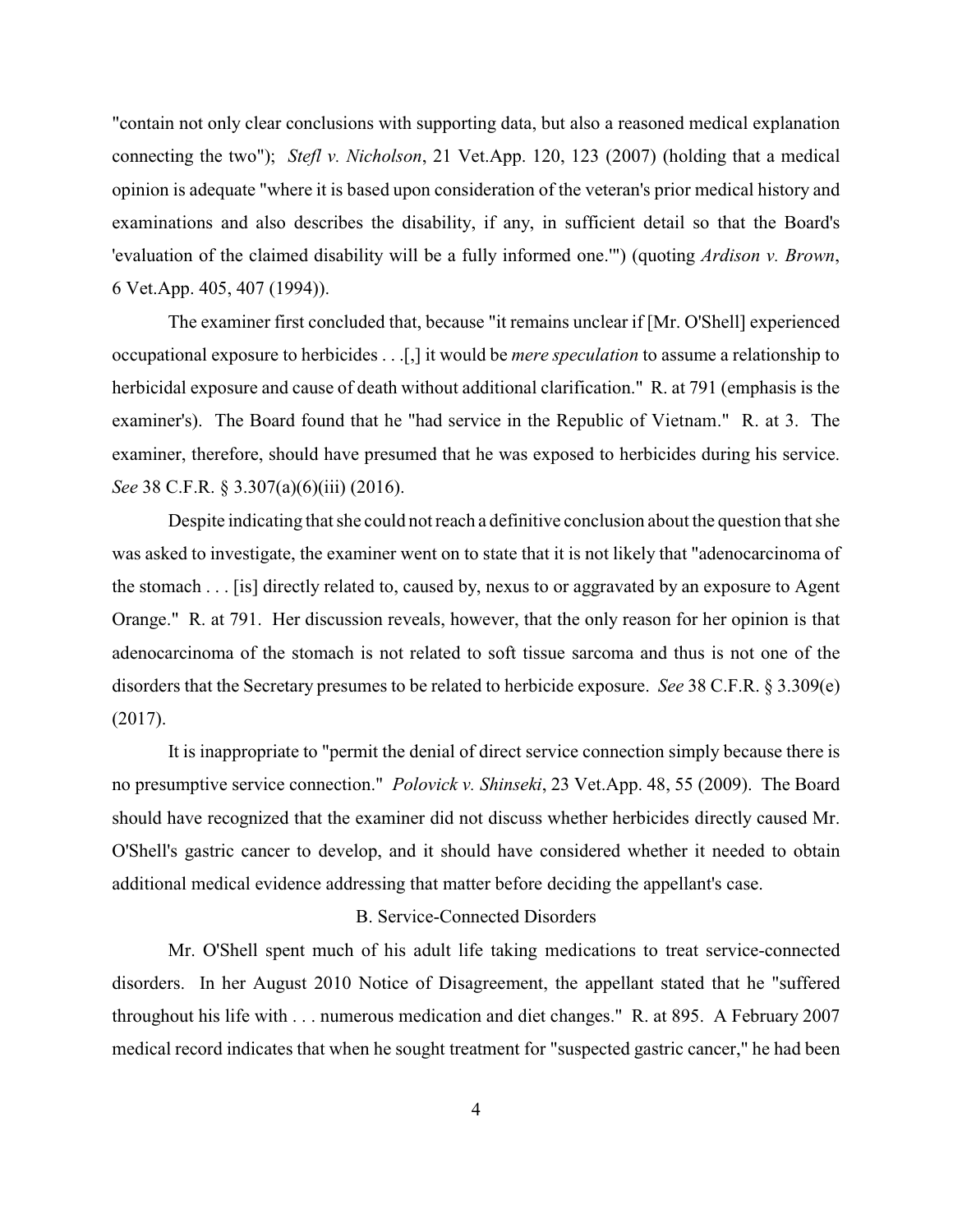taking "Metformin for diabetes" for "about two years" and "his stomach pain worsened" during that time. R. at 1472. The Board should review this and other evidence in the record and decide if it must consider whether the medications and diet changes that Mr. O'Shell's care providers prescribed to treat his service-connected disorders caused or worsened his gastric cancer. *See Robinson*, 21 Vet.App. at 552.

The Board noted that Mr. O'Shell's "duodenal ulcer had been diagnosed in service in the early 1960s, but . . . the gastric ulcer had not been manifested until 2007, approximately 45 years later. In fact, the duodenal ulcer had been quiescent for many years." R. at 10. The Board did not establish the factual predicate necessary for relying on the temporal gap between the dates that Mr. O'Shell's duodenal ulcer developed and receded and the date that he developed gastric cancer to decide this case. *See Maxson*, 230 F.3d at 1333. The Board also did not acknowledge that Mr. O'Shell's gastric cancer was advanced by the time that he sought treatment and likely manifested well before he received a diagnosis. R. at 1315 (stating that in March 2007 Mr. O'Shell's cancer was "51 to 60 [centimeters], stage T3, N1").

The Board did not critically review the medical evidence before it. In February 2012, the VA medical examiner assigned to address this case opined that "the duodenal ulcer was not related to the gastric cancer" because "a duodenal ulcer . . . is not the same thing as a gastric ulcer and is in a different location." R. at 874. It is unclear what the examiner meant by "not the same thing." *Id*. He may have meant that duodenal ulcers and gastric ulcers generally are known to have different etiologies and therefore cannot possibly be related to one another. If so, he did not state his opinion directly or explain his position. He may have meant that the record convinced him that Mr. O'Shell's duodenal ulcer and gastric cancer were not etiologically related even though a duodenal ulcer and a gastric ulcer have similar etiologies. If so, once again, he did not directly state his opinion or explain his position.

Furthermore, both he and the Board ignored medical evidence in the record indicating that H. pylori "is a major risk factor for peptic ulcer disease[,] is responsible for the majority of ulcers of the stomach and upper small intestine[,]" and is "the primary identified cause of stomach cancer." R. at 814-15. That evidence demonstrates that there is at least one etiological link between stomach ulcers, duodenal ulcers, and gastric cancer, and it should have been addressed. *See Thompson v.*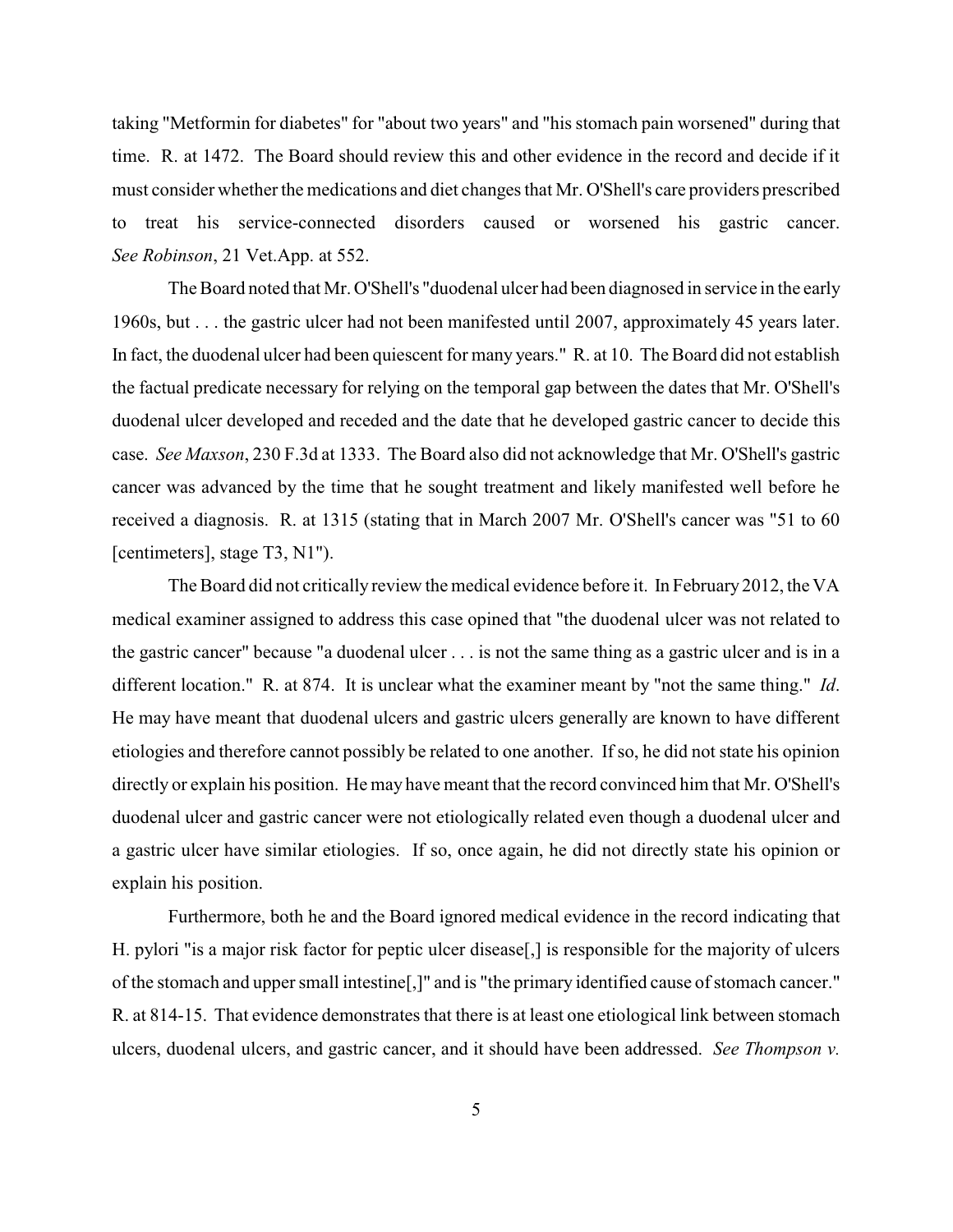*Gober*, 14 Vet.App. 187, 188 (2000) (stating that the Board must provide an adequate statement of reasons or bases "for its rejection of any material evidence favorable to the claimant").

The examiner may have meant only that Mr. O'Shell's duodenal ulcer and gastric cancer were not related because they did not occur in the exact same location. Once again, the examiner did not say that duodenal ulcers are known to have completely different causes then gastric ulcers or address record evidence showing that they can both be caused by H. pylori.

In both his February 2012 and February 2015 reports, the examiner plainly put forth minimal effort and grounded his opinions on basic observations. The Board should review his opinions on remand and decide whether he provided it with medical evidence sufficientlyexplaining the etiology of duodenal ulcers and gastric cancer and showing why Mr. O'Shell's ulcer and cancer could not possibly be related. $<sup>1</sup>$ </sup>

When the Board reviews this case on remand, it should note that Mr. O'Shell had numerous symptoms that affected his gastrointestinal organs. It is hard to imagine how the Board can decide this case before it has obtained medical evidence identifying the cause of his symptoms and, if they are linked to service-connected disorders, demonstrating whether they, in turn, caused or worsened his gastric cancer. When it analyzes this evidence, it should be on the lookout for signs that 38 C.F.R.  $\S$ § 3.312(c)(3), (4) apply to this case.

# C. H. Pylori

The Board concluded that "there are no[] competent finding[s] that H. pylori was related to service or to the fatal gastric cancer."<sup>2</sup> R. at 11. The second half of that finding is clearly erroneous. The July 2014 examiner plainly stated that the "etiology of disease was [H.] Pylori." R. at 790.

 $1$  The Court is tempted to summarily find the three medical opinions discussed in this decision to be inadequate. The Board's decision, however, contains only a single sentence that suggests an adequacydetermination and that sentence is even more concise than the unhelpful boilerplate that the Board often deploys when it must make adequacy findings. Consequently, the Court leaves it to the Board to make findings about the adequacy of the three opinions in the first instance and explain why it relied on them despite the deficiencies that the Court has identified. *See Hensley v. West*, 212 F.3d 1255, 1263 (Fed. Cir. 2000) (stating that "appellate tribunals are not appropriate fora for initial fact finding"); *see also* 38 U.S.C. § 7261(c).

<sup>&</sup>lt;sup>2</sup> The Board seems to have accepted medical evidence indicating that Mr. O'Shell had "H. pylori like organisms" in his stomach in February 2007. R. at 1345.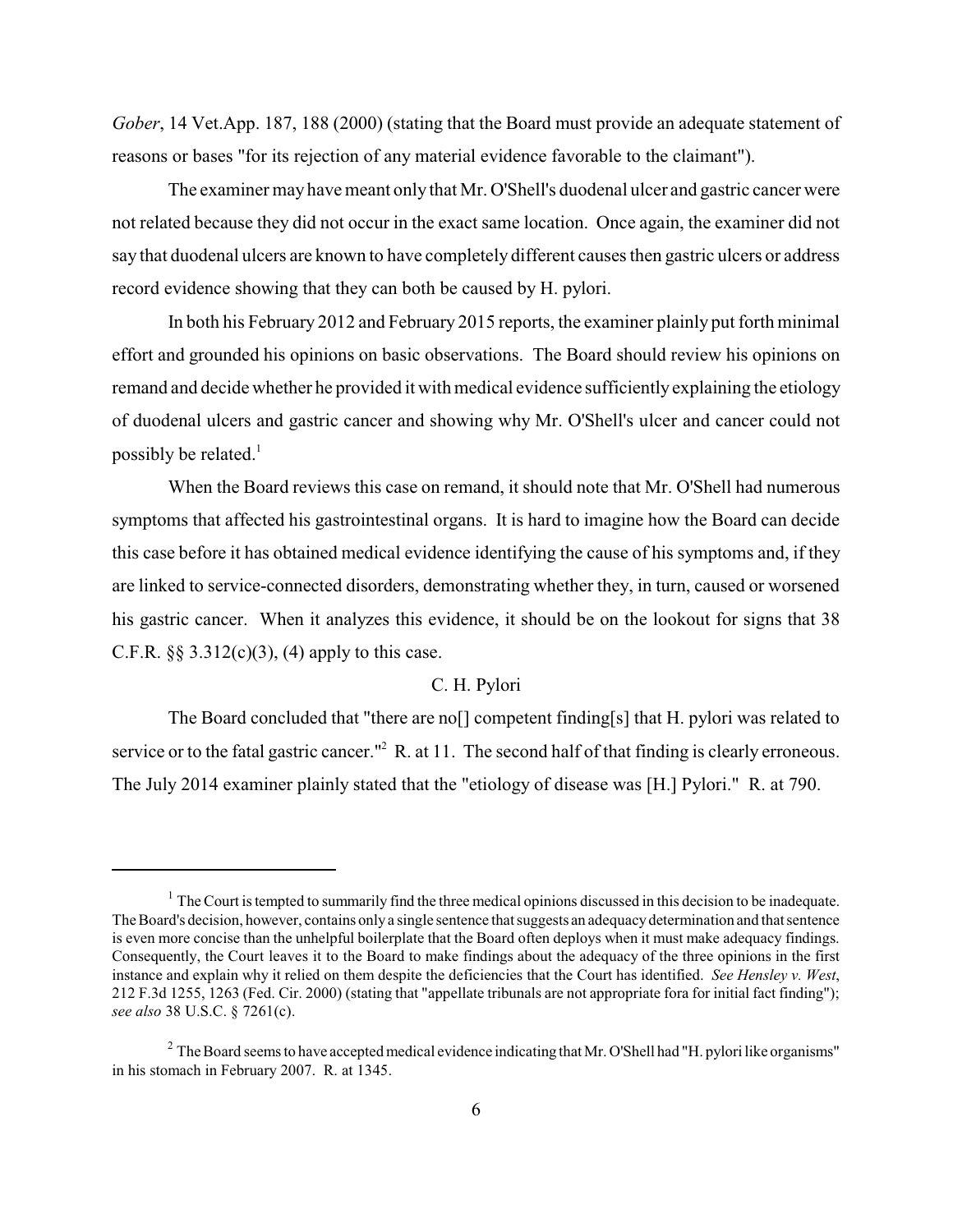Moreover, "there are noll competent finding [s] that H, pylori was related to service" because VA never specifically asked anyone to investigate that question. As the Board seemed to recognize, the record reasonably raised a medical question about whether Mr. O'Shell developed an H. pylori infection during his active service. *See* R. at 895 (the appellant stated that "he was infected with [H. pylori] as likely as not due to the unsanitary conditions of war"). The Board should have supported its implied conclusion that Mr. O'Shell did not contract an H. pylori infection during his service with adequate medical evidence. *See Kahana v. Shinseki*, 24 Vet.App. 428, 435 (2011) (holding that, when a Board inference "results in a medical determination, the basis for that inference must be independent and it must be cited"); *Colvin v. Derwinski*, 1 Vet.App. 171, 172 (1991) (holding that, when the Board reaches a medical conclusion, it must support its findings with "independent medical evidence").

When it reviews the matter on remand, it also should keep in mind, as it did in 2014, that evidence that the appellant submitted indicates that a duodenal ulcer is a symptom of an H. pylori infection. *See Thompson*, 14 Vet.App. at 188; R. at 797, 819 (individuals with "duodenal ulcers or a documented history of ulcers should be tested for" H. pylori). That evidence undermines the Board's conclusion that Mr. O'Shell's service medical records are "negative for any evidence of an H. pylori infection." R. at 6.

# D. Other Matters

The Court need not at this time address any other arguments that the appellant has raised. *See Best v. Principi*, 15 Vet.App. 18, 20 (2001) (per curiam order) (holding that "[a] narrow decision preserves for the appellant an opportunity to argue those claimed errors before the Board at the readjudication, and, of course, before this Court in an appeal, should the Board rule against him"). On remand, the appellant is free to submit additional evidence and argument on the remanded matter, and the Board is required to consider any such relevant evidence and argument. *See Kay v. Principi*, 16 Vet.App. 529, 534 (2002); *Kutscherousky v. West*, 12 Vet.App. 369, 372-73 (1999) (per curiam order). The Court has held that "[a] remand is meant to entail a critical examination of the justification for the decision." *Fletcher v. Derwinski*, 1 Vet.App. 394, 397 (1991). The Board must proceed expeditiously, in accordance with 38 U.S.C. § 7112 (requiring the Secretary to provide for "expeditious treatment" of claims remanded by the Court).